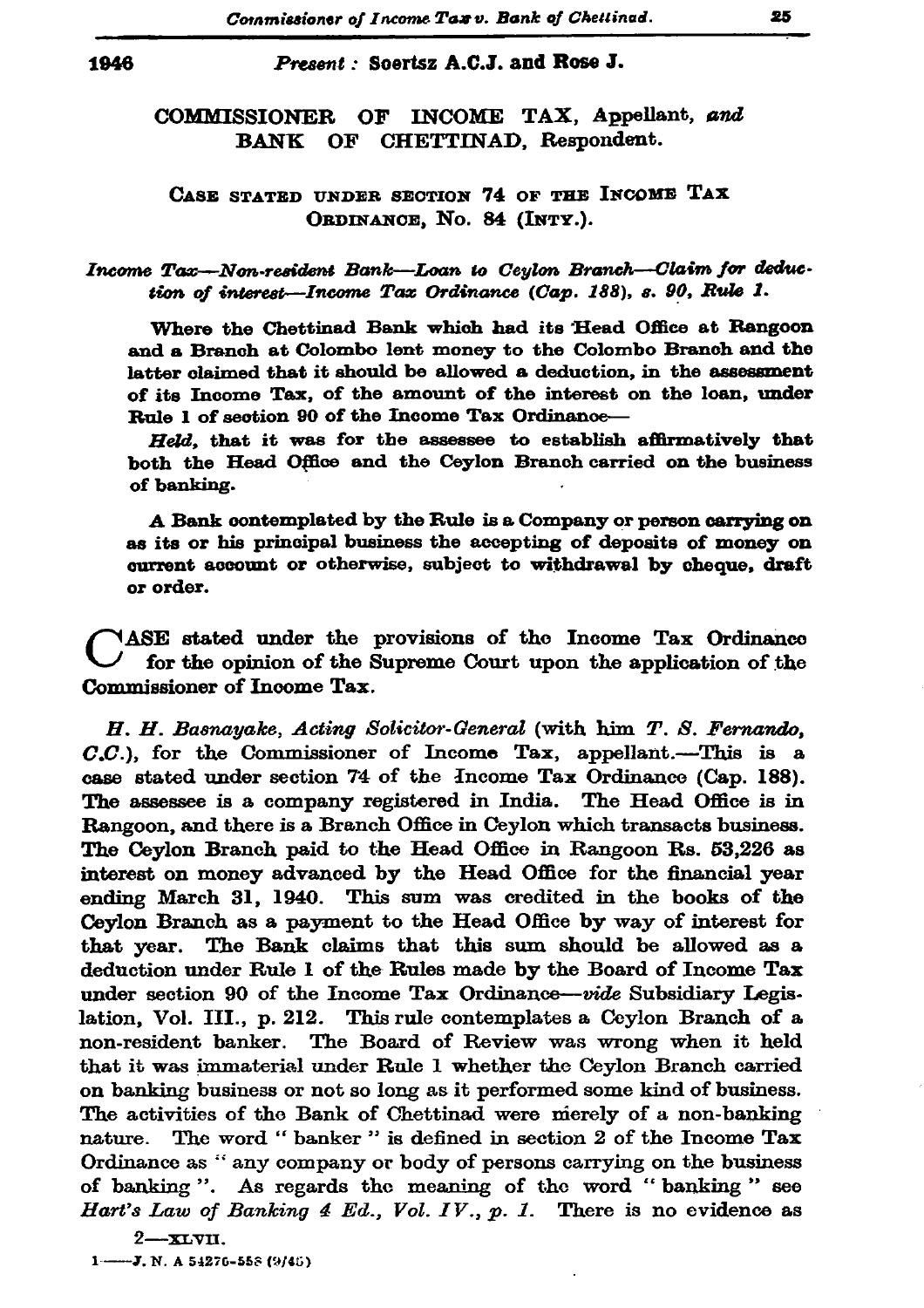to the nature of the activities carried on in Rangoon. There is no material on which a finding could be made that the Bank of Chettinad was either in Ceylon or in Rangoon carrying on banking business. On the evidence it is clear that the Bank of Chettinad merely carries on a money-lending business. See, further, Stroud: Judicial Dictionary (Supplement) p. 101, and section 330 of the Companies Ordinance. No. 51 of It is submitted, therefore, that the assessee is only a non-resident 1938. trading Company and does not come within Rule 1.

H. V. Perera, K.C. (with him N. Nadarajah, K.C., and S. J. Kadirgamer), for the assessee, respondent.---A wide interpretation should be given to the word "bank". The correct test is whether the Company utilises for profit its own monies or the monies of others. It is sufficient if the Company carried on some banking business. It is not necessary to show that it carried on all the activities of a banker. Thus in order to constitute a bank a Company need not deal with cheques. Discounting of bills would be sufficient to make its business a banking business. The words "business of banking" do not refer to a particular class or set of activities. In any event the question whether the Rangoon Office and the Cevlon Branch satisfy the definition of a "banker" is a question of fact. The findings of the Board of Review on this question of fact should not be interfered with—Currie v. Inland Revenue Commissioners<sup>1</sup>.

H. H. Basnayake, in reply.—The Board of Review did not hold that the Ceylon Branch carried on a banking business. What was held was that the Ceylon Branch need not carry on a banking business to fall within Rule 1. A Bank may have various activities but mere money lending does not constitute its business a banking business. On the question as to what are the essential characteristics of a bank, see Hart on Banking, p. 1. The definition of a "bank" in the Companies Ordinance covers the legal conception of a "bank"

 $Cur.$   $adv.$   $vult.$ 

## January 17, 1946. Rose J.-

This is a case stated under section 74 of the Income Tax Ordinance (Chapter 188). The matter concerns the interpretation to be given to Rule 1 (1) of the Rules made by the Board of Income Tax in accordance with the provisions of section 90 of the Income Tax Ordinance.

The Bank of Chettinad, Limited, at the material time had its Head Office at Rangoon and a branch in Ceylon. In the course of carrying on its business in Ceylon the Ceylon Branch paid a sum of Rs. 53,226 to the Head Office in Rangoon by way of interest on money advanced by the Head Office during the financial year ending March 31, 1940. This sum was credited in the books of the Ceylon Branch as a payment to the Head Office by way of interest for that year. The Bank claims that this sum should be allowed as a deduction under Rule I of the Board of Income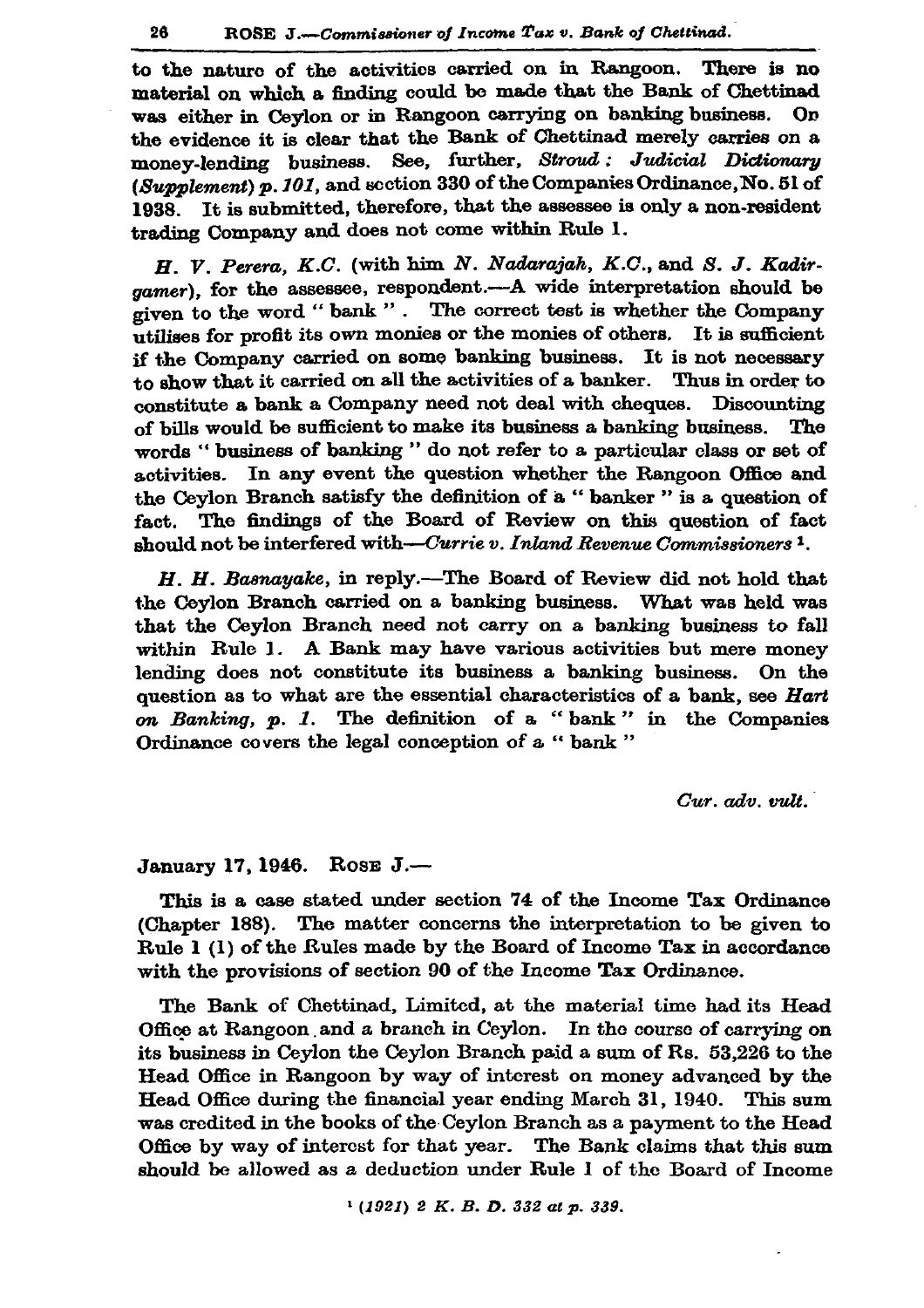Tax Rules in assessing the income tax payable by the Bank in respect of the year of assessment, April 1, 1940, to March 31, 1941. The assessor disallowed the Bank's claim. There was no argument before us as to the actual figures involved, it being common ground that if the claim is sustainable the amount of tax payable for the year in question should be reduced by Rs.  $10.646 \cdot 30$ .

The relevant definitions in Rule 1 (1) are as follows :---" 'Bank' means any non-resident banker within the meaning of these expressions as defined in section 2 of the Income Tax Ordinance. 'Ceylon Branch' means the business carried on in Ceylon by any such Bank". It was contended before the Board of Review and held by them that provided the Bank was able to establish that it was a non-resident bank in Rangoon within the meaning of the above definition, it was immaterial whether the Cevlon Branch carried on banking business or not, so long as it nerformed some kind of commercial activity. This proposition, which in my opinion has only to be stated to show that it cannot be sustained, was not seriously argued before this Court by counsel for the Bank, counsel contenting himself with the proposition that while the Branch must be shown to perform some banking functions it need not necessarily be shown to perform all the functions of a bank.

It is necessary therefore for the Bank to establish two matters, first that the Head Office in Rangoon carried on the business of banking in Burma and secondly that the Ceylon Office did likewise in Ceylon. In order to decide this question it is necessary to discover what the legislature means by the words "bank" and "banking". The definition of "banker" contained in section 2 of the Income Tax Ordinance carried the matter no further and reads as follows :- "banker" means any company or body of persons carrying on the business of banking.

Counsel for the Bank contends in the first place that a wide interpretation should be given to the word "bank" and suggests that the true test as to whether an institution is a bank or not is whether it utilises for profit its own monies or the monies of other persons and refers to Volume IV. of the Supplement to Stroud's Judicial Dictionary at page 51 where reference is made to a statement by Fitz Gibbon L.J., that for the purpose of the Irish Act, 33 G. 2, c. 14, a "Banker" is one "who traffics with the money of others for the purpose of making profit" even. apparently, though he issues no cheque books and does not honour drafts on demand.

Whatever may be the position under the Irish Law, it seems to me that that is too wide a conception of a bank according to the law of England and Ceylon. It is to be noted that section 330 of the Companies Ordinance, No. 51 of 1938, gives the following definition : "A 'banking company' means a company which carries on as its principal business the accepting of deposits of money on current account or otherwise, subject to withrdawal by cheque, draft or order, notwithstanding that it engages in addition to any one or more of the following forms of business . . .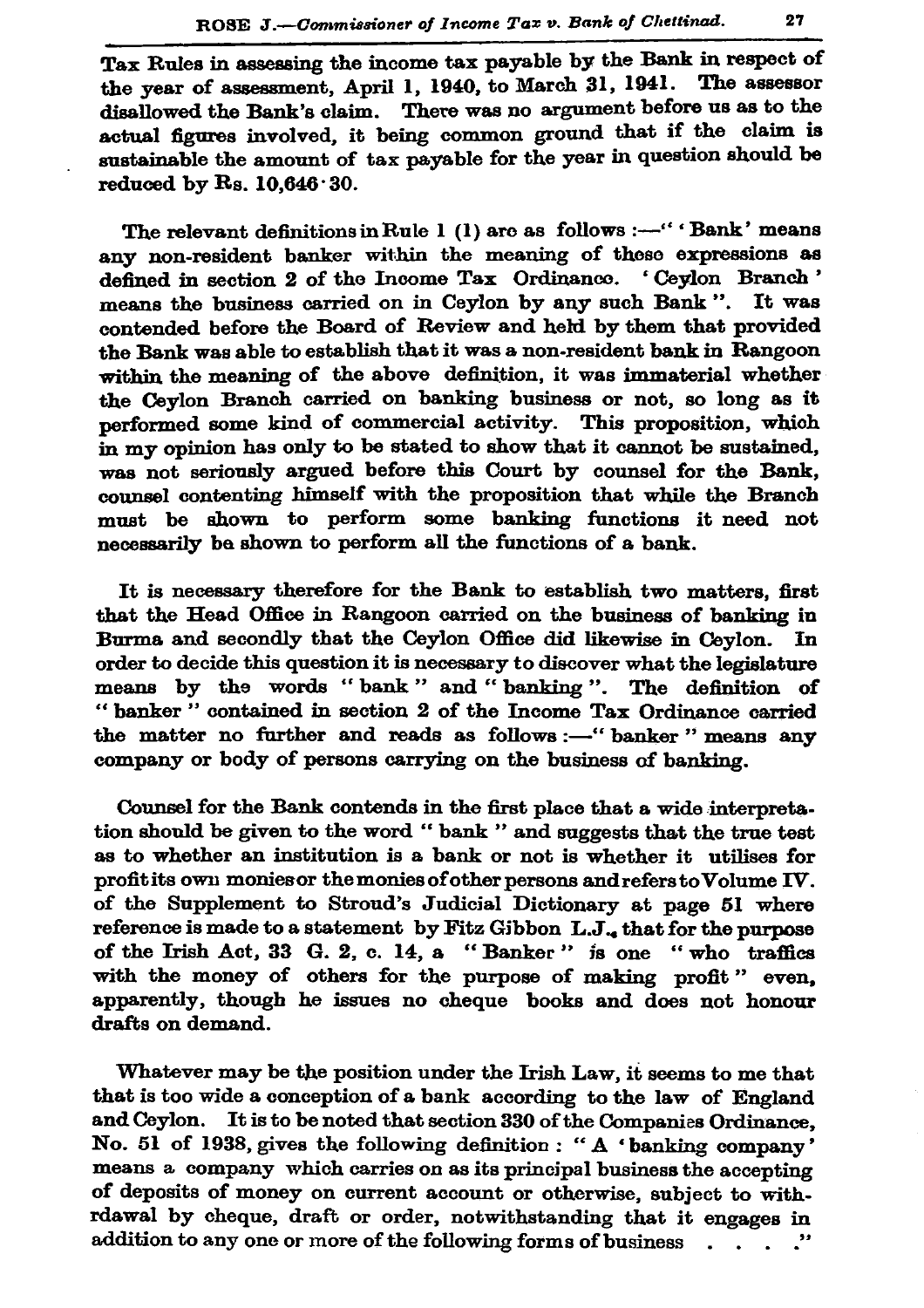It is no doubt true, as Counsel for the Bank pointed out, that the Companies Ordinance was enacted in 1938 whereas the Income Tax Ordinance was enacted some six years earlier. The learned Solicitor-General contends, however, that section 330 of the Companies Ordinance merely crystallized what was already the legal conception of a "bank" in Ceylon which he says is substantially the same as that of English law. The relevant definition in Mr. Hart's book on the law of Banking at follows :- "A Banker or Bank is a person page 1 reads as or company carrying on the business of receiving monies, and collecting drafts, for customers subject to the obligation of honouring cheques drawn upon them from time to time by the customers to the extent of the amounts available on their current accounts". It is also perhaps helpful to turn to a layman's view of the matter to be found in an English Dictionary of wide currency and acceptance, the Concise Oxford Dictionary, which defines a "bank" as an "establishment for custody of money, which it pays out on customer's order".

I am of opinion that the contention of the learned Solicitor-General is correct and that the test to be applied is that stated, so far as companies are concerned, in section 330 of the Companies Ordinance, and therefore a banker means a company or person carrying on as its or his principal business the accepting of deposits of money on current account or otherwise, subject to withdrawal by cheque, draft or order.

Now, whether the Head Office of the Chettinad Bank in Rangoon and its branch in Ceylon satisfy this test is no doubt, in part at least, a question of fact and Mr. H. V. Perera, Counsel for the Bank, contends that the Board of Review have come to findings with which it would be wrong for us to interfere as our functions are limited in these matters to questions of law. He referred to a passage in the judgment of Scrutton L.J., in Currie v. Inland Revenue Commissioners<sup>1</sup>, in which after quoting the following words from a judgment of Lord Parker " It may not always be easy to distinguish between questions of fact and questions of law for the purpose of the Taxes Management Act, 1880, or similar provisions in other Acts of Parliament. The views from time to time expressed in this House have been far from unanimous" Scrutton L.J. goes on to say, "I think the reason is, as has been suggested by the Master of the Rolls, that there has been a very strong tendency, arising from the infirmities of human nature, in a judge to say, if he agrees with the decision of the Commissioners, that the question is one of fact, and if he disagrees with them that it is one of law, in order that he may express his own opinion the opposite way".

While giving full weight to this wise and witty pronouncement which, in my opinion, might well be taken to heart by Appellate Courts in matters coming before them even otherwise than by case stated, I consider nevertheless that the question as to whether by the evidence adduced before the Board the Chettinad Bank and its Branch can reasonably be

 $(192I) 2 K. B. D. at p. 339.$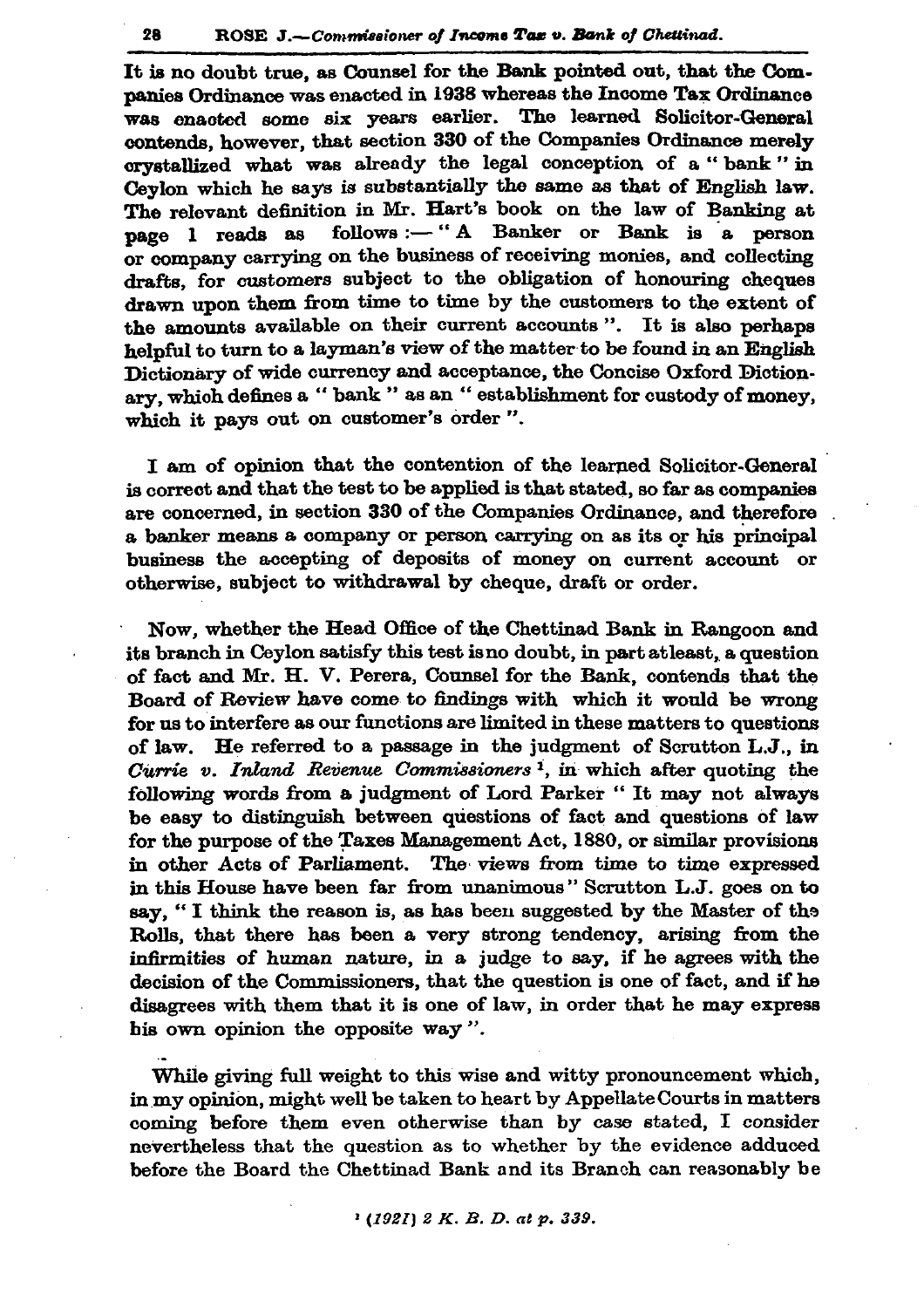held to have satisfied the test to which I have referred is a matter of law. or at least of mixed fact and law, to which it is proper that this Court should apply its mind.

It must be borne in mind that it is for the person claiming relief to establish affirmatively that he is a "bank " within the meaning of the Rule. As regards the Ceylon Branch, as is pointed out in the case stated, it was not disputed at the hearing before the Commissioner that it had been mainly carrying on the business of lending money on promissory notes or on mortgage of property in Ceylon and the management of estates and house property owned by the bank in Ceylon. Further no cheque books had been issued by the Branch and there was no evidence before the Commissioner that any monies on deposit in any shape or form could have been withdrawn by cheque, draft or order; or a fortiori that any such monies were in fact so withdrawn. The only exhibit produced which can be said to have any bearing on the matter, exhibit A3, shows that at the material time the only current and deposit accounts with the Branch were those of the Chettinad Corporation, Limited, and seven other persons, which seven were shown to have closed their accounts during the financial year ending March 31, 1940. Thus, as is pointed out in the case stated, the only current and deposit accounts at that date were those of the Chettinad Corporation, Limited, which at that time showed a debit balance.

It seems to me, with all respect to the Board of Review, that it is impossible on this material to say that it can reasonably be held that the Bank has shown that the Ceylon Branch has satisfied the test as set out above. The Bank having therefore failed to show that the Ceylon Branch was carrying on the business of banking it becomes unnecessary to consider whether the Head Office of the Chettinad Bank in Rangoon was doing so. I will therefore express no opinion on that matter but would merely observe that in a letter dated August 4, 1939, addressed to the Registrar of Companies, Colombo, the Proctor of the Chettinad Bank, Limited, stated as follows :- "I am instructed by the Bank of Chettinad, Limited, to inform you that the principal business of my clients is not the accepting of deposits of monies on current account or otherwise subject to withdrawal by cheque, draft or order. In these circumstances my clients are not a Banking Company as defined by the Ordinance and I have to point out that their name has been incorrectly entered in the 7th Schedule to the above Ordinance. In this connection, I should like to add that a similar application was made by the Head Office in Burma and my client's contention that they were not a Banking Company was accepted by the Registrar of Joint Companies, Rangoon, and the Controller of Currency, Calcutta ". In the light of this statement of the position made by the Chettinad Bank's Proctor, it would seem if it was necessary for the point to be decided, that the Chettinad Bank might well experience difficulty in establishing that their Head Office in Rangoon was carrying on a banking business in the sense attributed to that term in Ceylon.

 $1^*$ ——J. N. A 54276 (9/45)